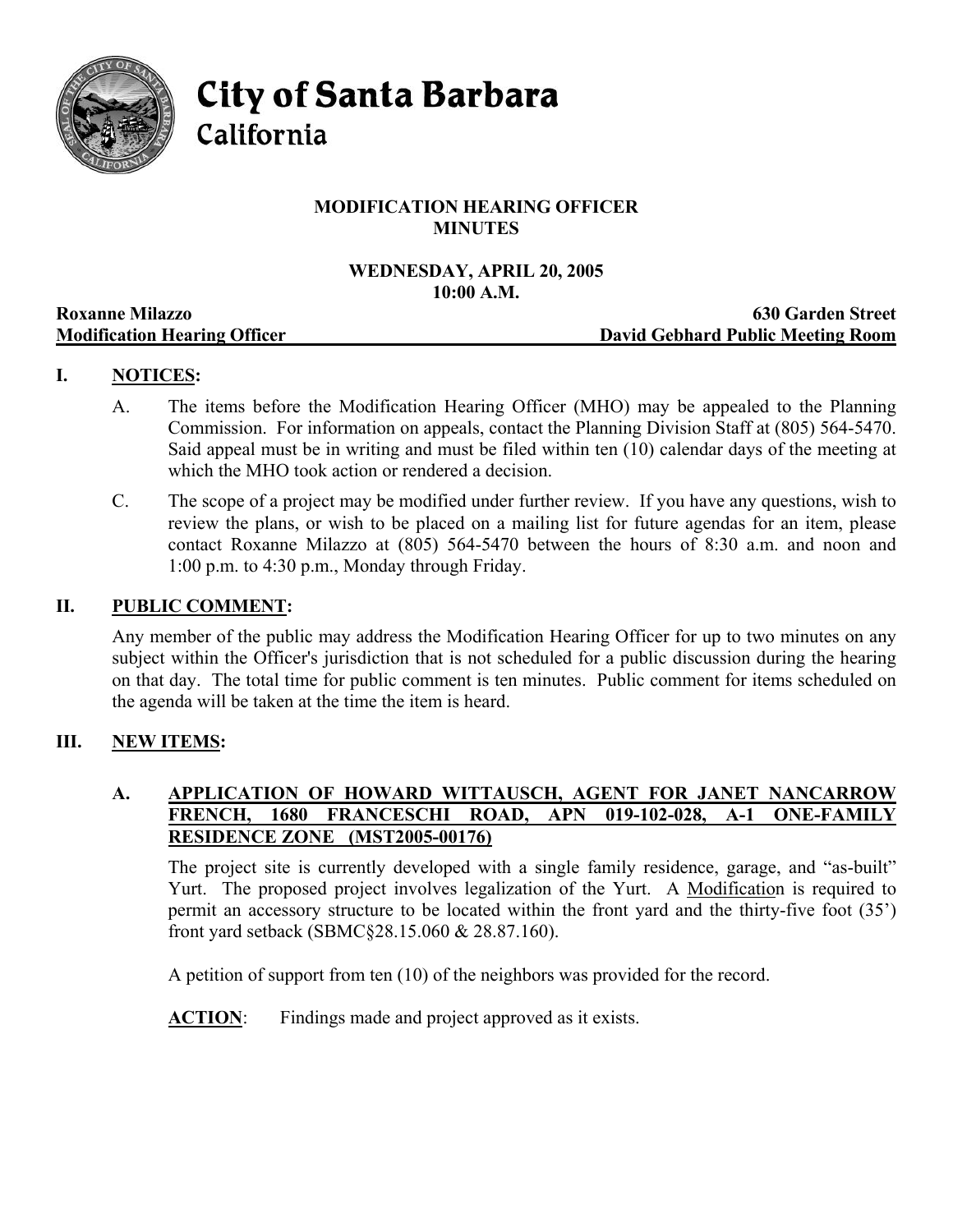# **B. APPLICATION OF DON SWANN, AGENT FOR KEITH WENAL & MICHEL MORELLI, 414 TALLANT ROAD, APN 057-303-023, E-3 ONE-FAMILY RESIDENCE/SD-2 SPECIAL DISTRICT OVERLAY ZONES (MST2005-00153)**

The project site is currently developed with a single family residence and detached garage. The proposed project involves a remodel to the residence, 402 square feet of first floor additions, demolition of the existing garage and replacement of a new two-car garage on the North side of the lot. A Modification is required to permit window and door alterations to portions of the residence currently located within the required twenty-foot (20') front yard setback (SBMC §28.15.060).

This item was continued to the May 4, 2005 Modification Hearing.

### **C. APPLICATION OF LEE SHIRVANIAN, AGENT FOR KIMI DAVIES, 2222 LAS ROSAS LANE, APN 025-191-015, E-3 ONE-FAMILY RESIDENCE ZONE (MST2005-00147)**

The project site is currently developed with a single family residence with garage below. The proposed project involves a remodel, and 836 square feet of main and lower level additions to the existing residence. A Modification is required to permit:

- 1. Alterations and additions within the required twenty-foot (20') front yard setback (SBMC §28.15.060); and,
- 2. A garden privacy wall to exceed the maximum height of three and one-half feet  $(3 \frac{1}{2})$ when located within ten-feet of a front lot line and driveway (SBMC  $\S 28.87.170$ ).

A letter of concern from Gil Loustalot was read for the record.

- **ACTION:** Findings made and project approved subject to the condition that all plans submitted for building permits in conjunction with the approval of this modification shall show/include:
	- 1. A complete site plan.
	- 2. Show the property lines on the existing first floor plan.
	- 3. The privacy wall observing three-feet (3') off the driveway and six-feet (6') off of the front lot line.
	- 4. Show the proposed trash location and removal of the slab currently used for that purpose. Be advised that trash storage is not permitted within a required yard.
	- 5. Prior to issuance of any building permits in conjunction with the approval of this modification, the owner(s) shall record a Zoning Compliance Declaration.